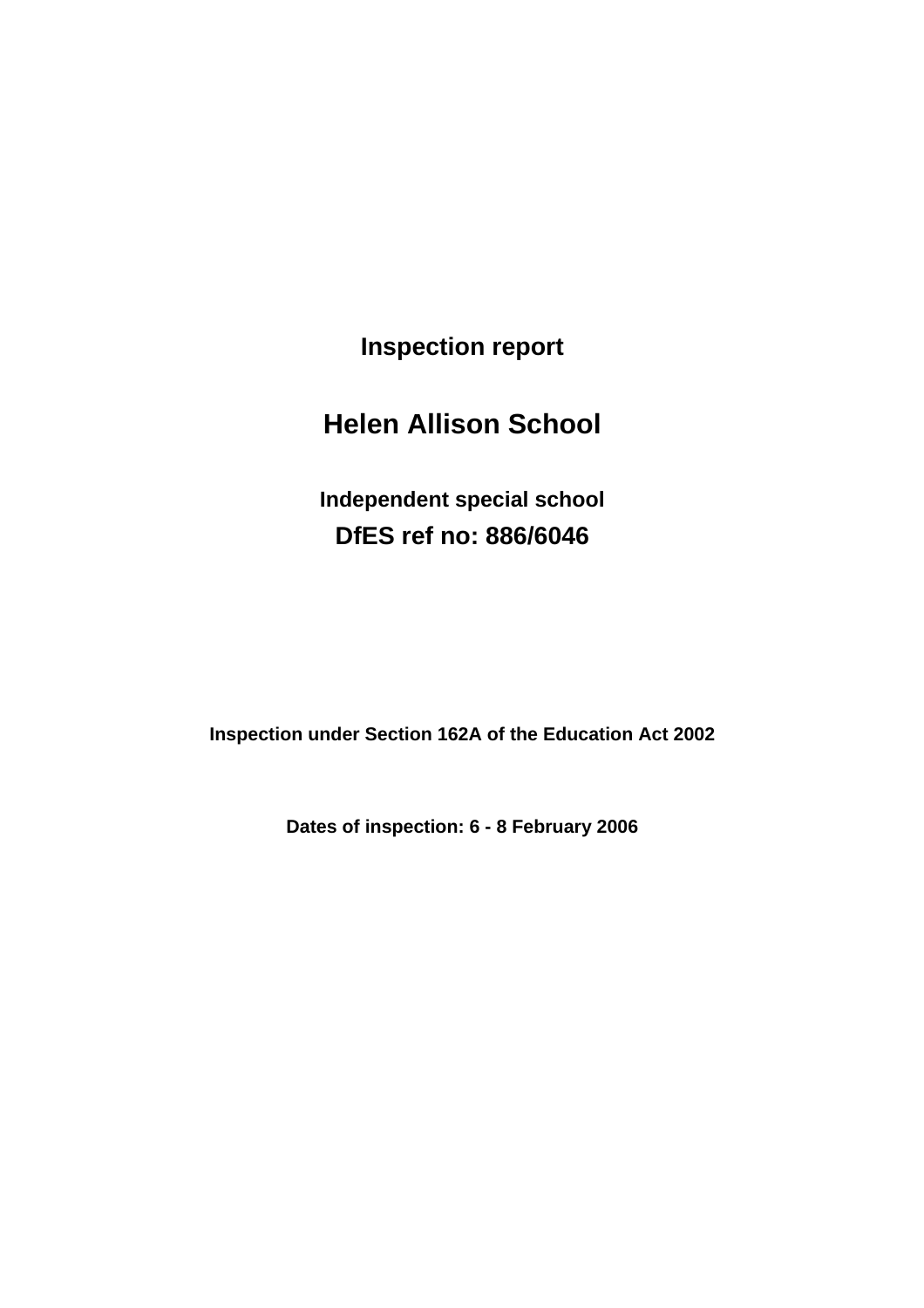# **INTRODUCTION AND SUMMARY**

### **Purpose and scope of the inspection**

This inspection was carried out by the Office for Standards in Education under Section 162A of the Education Act 2002 in order to advise the Secretary of State for Education and Skills about the school's suitability for continued registration as an independent school.

### **Information about the school**

The Helen Allison School is an independent residential special school owned and operated by the National Autistic Society. It was opened in 1968 and provides coeducational and weekly boarding facilities for children and young people with Autistic Spectrum Disorder (ASD) aged 5 -19 years. The school occupies two sites. The primary and secondary departments are situated on the edge of the village of Meopham, Kent, in a semi-rural area 6 miles from the nearest town of Gravesend. The post-16 department is situated on the Overcliffe, near the centre of Gravesend. All pupils and students have statements of special educational need. They are referred predominately by neighbouring local authorities, but also by other authorities from around the country.

At the time of the inspection there were 53 pupils and 12 post-16 students on roll, 21 of whom were boarders. The residential provision was inspected in December 2005 by the Commission for Social Care Inspection (CSCI) which reported positively. There are 12 pupils and students from a variety of ethnic minority backgrounds .

The primary aim of the school is to provide a high quality and relevant education designed to meet the specific needs of his young people with ASD in a structured and safe environment, enabling them to reach their fullest potential and to prepare them for adult life.

### **Summary of main findings**

The Helen Allison School is a good and improving school. It achieves its stated aim very effectively, providing an education which meets the specific needs of children and young adults with ASD. It satisfies the academic, personal and social needs of its pupils and students by providing an appropriate curriculum and learning environment. Relationships between staff, pupils and students are outstanding. The quality of teaching is good for school-age pupils and satisfactory for those at post-16. The school is well provided with speech and language therapists and educational psychologists who make a significant contribution to pupils' and students' progress. A good programme of personal, social and health education promotes pupils' understanding of safe and healthy living and right and wrong, and a developing appreciation of social relationships. This is underpinned by an imaginative programme of Community Based Education (CBE) which takes place within the local and wider community. Systems and procedures to ensure pupils' and students' welfare, health and safely are very thorough. The quality of the accommodation for primary- and secondary-aged pupils is good, and it is satisfactory for the post-16 group. There are systems in place for assessing and recording pupils' progress, but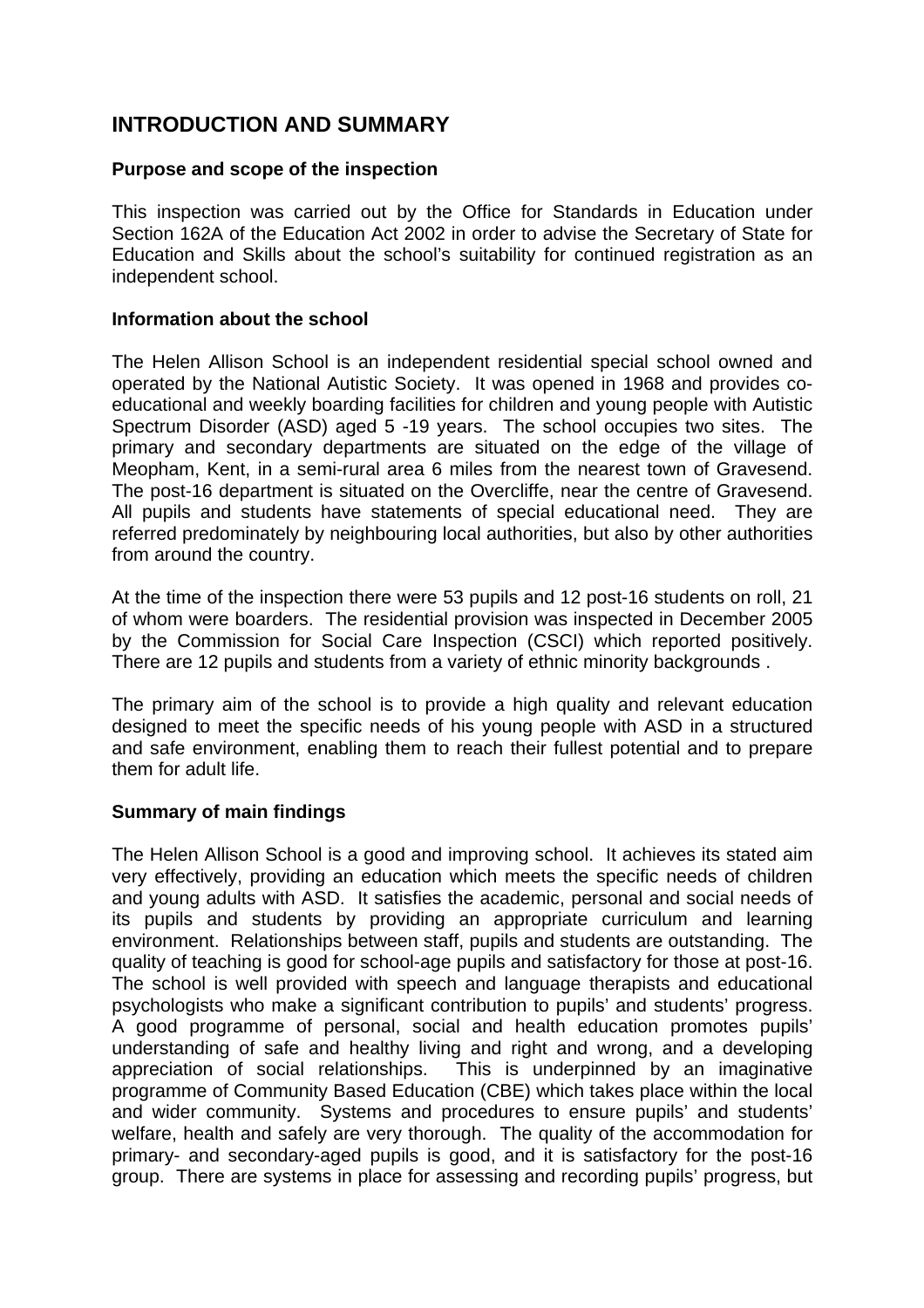they would benefit from greater precision. Parents and pupils are overwhelmingly positive about the quality of the education and care provided. The school meets all the regulations.

### **What the school does well:**

- it promotes very supportive relationships between staff and pupils and students;
- it provides very effectively for the specific needs of each individual learner;
- it sets very high expectations of what its most able pupils can achieve, which stimulates their desire to learn;
- it provides pupils of compulsory school age with a broad and flexible curriculum which encompasses a full range of subjects and enables them to pursue a variety of externally accredited courses, including General Certificate of Education (GCSE); and
- it provides very good opportunities for its post-16 students to access local college courses and work-related experiences.

### **Next Steps**

Whilst not required by the regulations, the school might wish to consider the following points for development:

- creating greater opportunities across all lessons and activities for post-16 students to think and solve problems for themselves;
- ensuring greater precision of the recording and use of assessment data, and developing a marking policy which more effectively informs learners what they must do to make progress; and
- ensure that learning objectives in lesson plans are specific and measurable.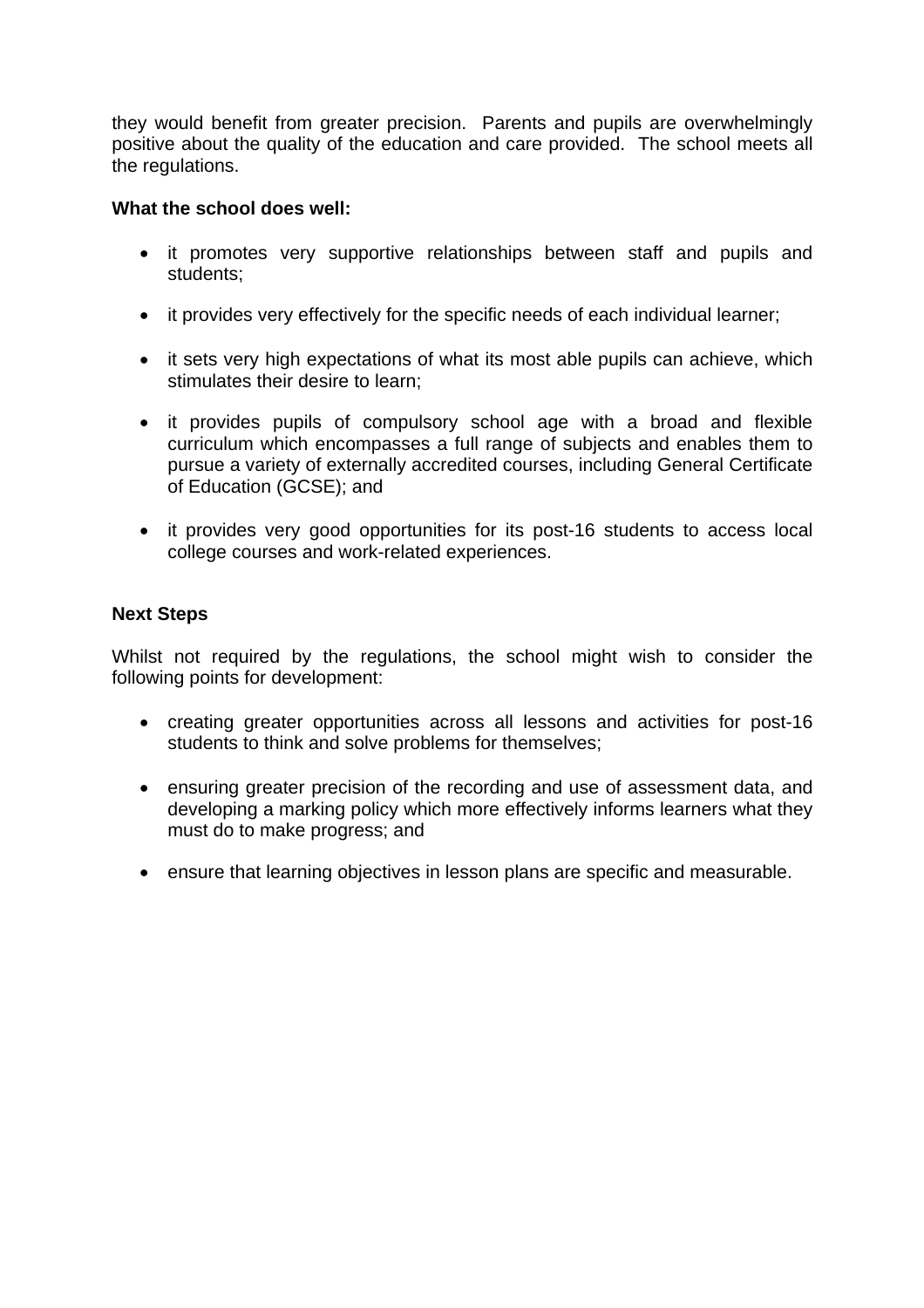# **COMPLIANCE WITH THE REGULATIONS FOR REGISTRATION**

# **1. The quality of education provided by the school**

### **The quality of the curriculum**

The curriculum is good overall. For pupils of compulsory school age it is broad and balanced, while also successfully focusing on their specific and individual needs. Elements of the Foundation Stage are incorporated into the curriculum for the youngest pupils; older pupils are provided with appropriate subjects of the National Curriculum. The oldest pupils study accredited courses such as the Assessment and Qualifications Alliance (AQA) which are individually planned to meet the specific needs of each. The most able pupils are encouraged to work towards attaining GCSE qualifications. These courses are complemented by activities such as work experience, 'Enterprise' projects and the extension of leisure skills which support personal development, social skills and language acquisition. This is consistent with the school's aims to increase young people's independence.

The school has worked hard to provide those in the post-16 department with a relevant programme. Appropriate courses are chosen by students, both on the post-16 site as well as at college. All students' accreditation routes are personalised to their needs and this is a significant strength. These include, for example, low level horticultural courses as well as higher level vocational courses. Evening courses are undertaken by some students as part of the school's extended day. ASDAN courses such as the Bronze Award and Transition Challenge provide appropriate challenges for the less able students.

The school prioritises the development of communication skills. The availability of two full-time speech and language therapists makes a significant contribution to progress at all ages. For those with severe communication disorders, a pictorial communication system has been incorporated into all lessons, alongside photographs and objects of reference. This is a key feature in the planning of individual schemes of work. These techniques are very successful. For example, the pupil and student questionnaire used for the inspection was modified to include the use of symbols which enabled all to contribute their views. Communication is also supported by electronic aids for a few pupils, giving them full access to all activities in lessons. Language acquisition is further encouraged through regular social communication group work and circle time. In all lessons and activities there is an emphasis on communicating, speaking and listening, and on interaction between all those present. As a result, pupils and students gain in skill and confidence and are comfortable talking to visitors and those they meet in the local community.

There is a comprehensive programme of personal, social and health education and citizenship for all ages. This is underpinned by the school's CBE programme which enables pupils to interact with the local and wider community. They make visits to venues relevant to current schemes of work, for example, a combined maths and information and communication technology (ICT) topic on ordering over the internet is a development from pupils' experience within local shopping centres, transferred to the classroom. Emphasis for younger pupils is placed on healthy life styles,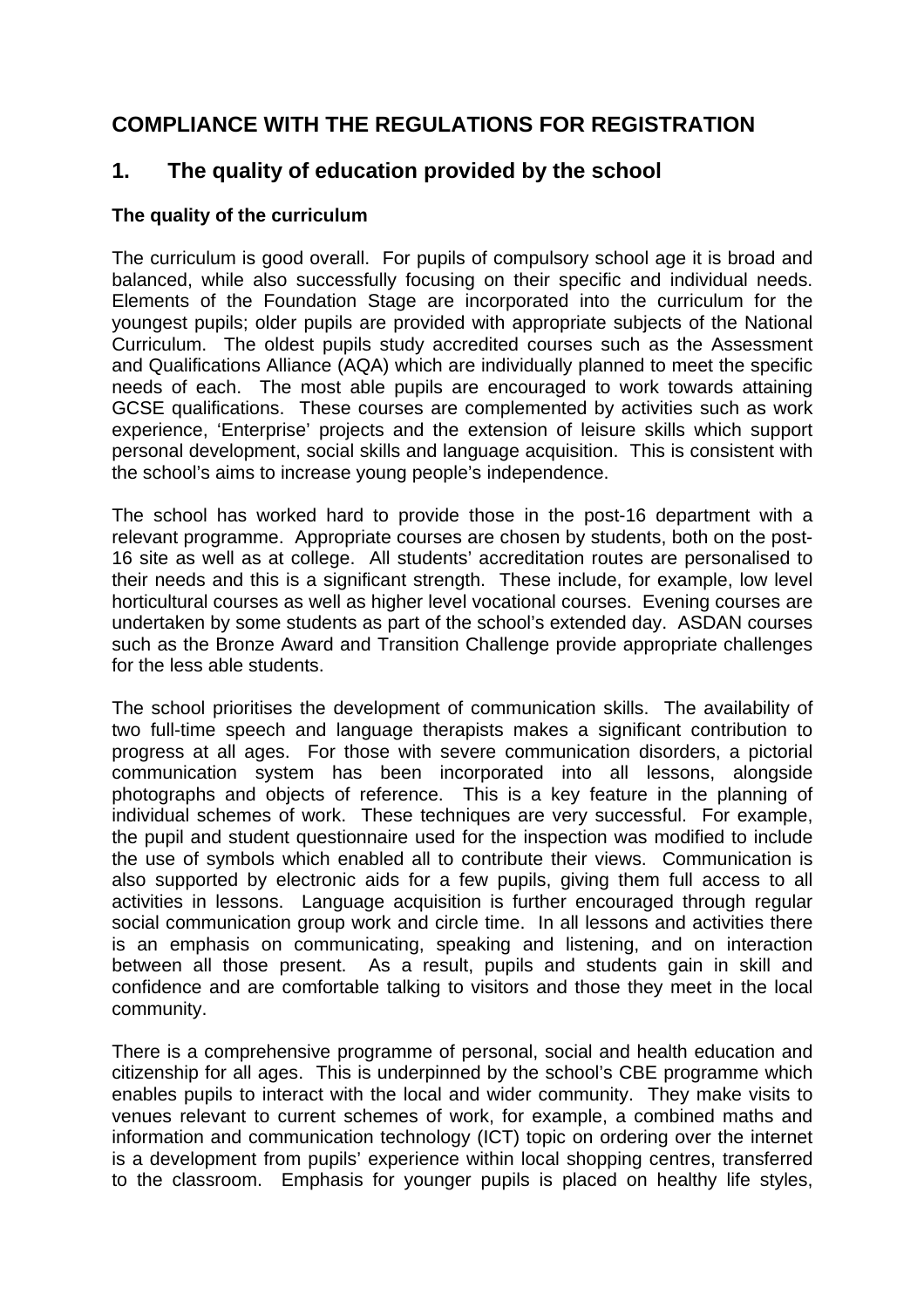personal hygiene, nutrition and keeping safe. These elements of the personal, social and health education programme support the school's emphasis on independence. Sex and relationships education and lessons on the dangers of drugs and other addictive substances are handled sensitively. The study of citizenship is supported by the CBE programme, for example visits to the local fire station and contact with the police service.

Careers and work-related learning is well supported by the Connexions service who attend annual reviews and provide guidance as to choices at 14+ and post-16. The school effectively prepares its pupils for the working environment through a staged programme of activities from Year 8 onwards. Younger pupils are introduced to the world of work through examination of health and safety issues such as the use of protective clothing and awareness of fire hazards. They move on to working around the school, taking responsibility for aspects of its environment, co-operating in groups and working as individuals. For the oldest pupils, the skills learned are transferred to more formal work experiences within the community. This ensures that all pupils are fully prepared and confident to undertake work-related activities. For post-16 students a well-selected programme of work experience is in place.

### **The quality of teaching and assessment**

The quality of teaching in the primary and secondary departments is good and it is satisfactory in the post-16 department.

The majority of teaching in the primary and secondary departments is good, while some is very good. Teachers provide pupils in the primary and secondary departments with well modified tasks which are planned around their specific needs. The strength of the teaching is in the attention teachers give to the structuring of lessons. Teachers make very clear to pupils the progress they are making by ticking off on the board those sections of the lesson which have been completed. At the end there is a formal feedback session when pupils show and share their achievements with each other, celebrating each other's success and assessing their own progress at the same time with staff. This strategy is entirely consistent with the special educational needs of the pupils, embedding routines and practices with which they quickly become accustomed.

The teaching of the most able pupils was outstanding, not only because the teachers have good subject knowledge, but also because their expectations of pupils are very high. In a science lesson for example, older pupils were recording their results from an experiment to measure chemical reaction. They were very confident in their explanations of what they had done, what they expected to happen and why. In another outstanding lesson the youngest pupils were finding out about the properties of gravity. They not only made significant progress in their understanding of how and why things fall over, but had a great deal of fun doing it and sharing their findings with each other. However, in some lessons, pupils are not always told explicitly what they are going to learn and achieve. Learning objectives for pupils are not always sharply identified and, in some cases, are confused with teaching tasks and activities. Inconsistent behaviour management was the significant feature of the one inadequate lesson seen.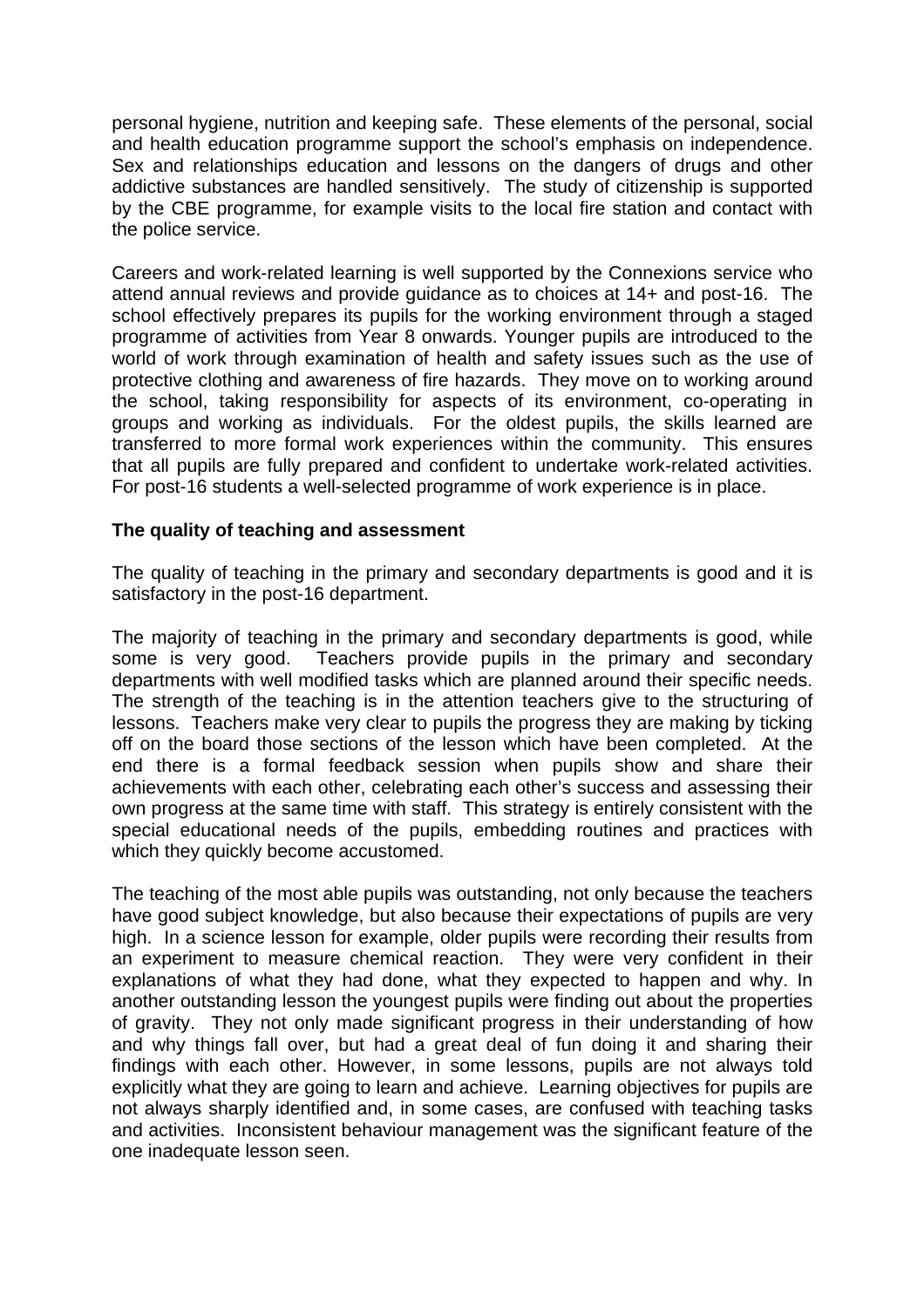The quality of teaching in the post-16 department is mostly satisfactory, while some is good. Very good relationships between staff and students are clearly evident and staff understand the students' needs implicitly; consequently students are managed well. Support staff generally provide appropriate help during the practical part of lessons, although at times they are under-employed. As a result, some take little part, particularly when the teacher is addressing the whole group. There is a strong desire on the part of staff that students should do their very best and this is understood by the students. The opportunities provided to interest them and involve them in activities which meet their needs are generally good. However, there are missed opportunities to review what they have learned and to remind them of personal targets. Neither are students always challenged sufficiently to think for themselves and solve problems. At other times, staff plan the steps in learning too finely so that students are too easily led to a conclusion rather than thinking it through for themselves.

Teaching resources are good overall. ICT is used widely and effectively to support learning, particularly for pupils of school age. All pupils have some access to ICT, often modified to their specific use, and the internet is regularly used in all subjects to extend knowledge. Although physical resources are somewhat limited in the science room, good use was made in one lesson of a microscope linked to an interactive white board to graphically demonstrate to the whole class how sugar crystals dissolve. The resources of the wider community, accessed through the CBE programme, support teaching well. For example, history and geography are enriched through the opportunities for visits to relevant venues.

Assessment procedures are satisfactory. The school undertakes a rigorous and extended programme of assessment when pupils first enter the school, which is enhanced by the information gathered by the school's educational psychologist. As a consequence, individual targets are finely tuned. However, while most staff have a very good general knowledge of pupils' capabilities and needs, the formal use of assessment data is not well embedded. The daily recording of progress in the IPFs is not precise, and there is no evidence to show that staff are aware of the levels at which pupils are working. Therefore it is difficult for staff and pupils to have accurate knowledge of the progress made. The marking of work, although it supports and encourages, does not tell the pupils how to improve.

#### *Does the school meet the requirements for registration? Yes.*

# **2. The spiritual, moral, social and cultural development of pupils**

Opportunities for spiritual development are good. The staff seek to provide an atmosphere in the school which is peaceful and calm. Times are set aside daily for reflection and for sharing experiences. For younger pupils this takes the form of a story with a moral theme, for example, keeping promises and trust, as in the tale of the Pied Piper. Older pupils discuss topical issues and contribute to weekly wholeschool assemblies. Circle times and social communication groups also provide opportunities for pupils to learn to take turns and listen to each other. The staff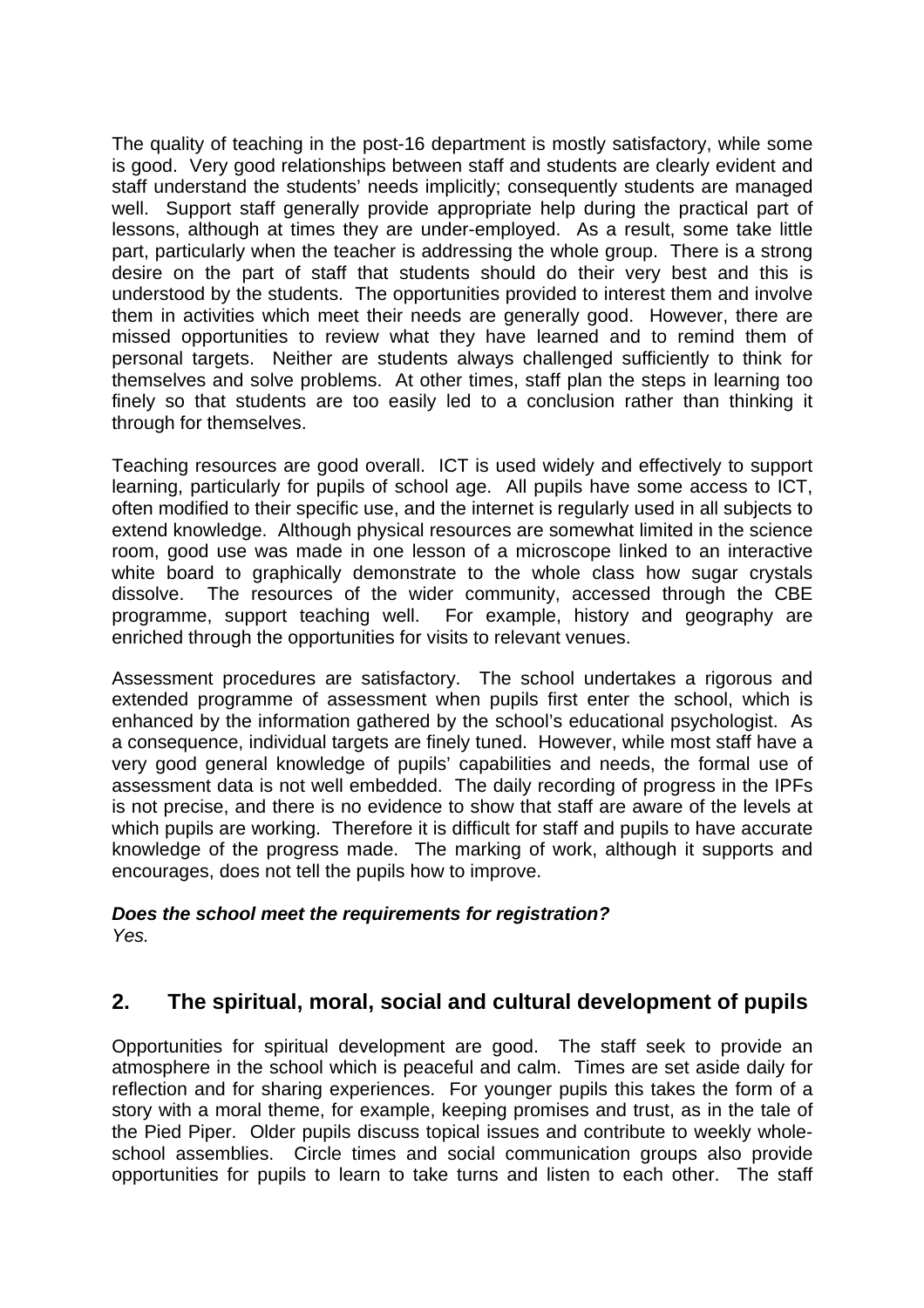support moral development strongly through the examples they set in respecting and showing concern for others. Pupils are shown how they can make a contribution to the community, for example through raising money for the tsunami appeal, the *'Jeans for Genes'* charity, and working to help preserve the local environment.

The school is very successful in developing pupils' and students' social skills. At the heart of the work on social development is the consistent focus on developing skills and confidence in communication. Increasing independence is also a priority. This underpins all the work undertaken in classrooms, and is reflected in the support and encouragement given in the residential setting. It is also well-supported by the CBE programme through which pupils have direct access to the local community. Pupils and students are also given opportunities to make their views known, especially at annual reviews in which they are fully involved. They are able to make specific requests. For example, older pupils in the secondary department asked for their own common room, which was agreed. Pupils and students are encouraged to take responsibility for care of their equipment and to tidy up the classroom at the end of lessons. Contact with other schools fluctuates according to the needs and capabilities of individual pupils on roll at any time, but the post-16 students attending the local college are successfully integrating with other students from the community.

Pupil and students' cultural development is very good. The school raises awareness of other faiths and ethnic groups. Assemblies reflect aspects of the main world faiths. The school arranges visits by leaders of different faiths who interact with the pupils and provide practical and visual experiences which impact well on understanding. Pupils and students also enjoy a wide range of cultural visits. There are appropriate opportunities for creative experiences in the school. For example, all pupils have the opportunity to participate regularly in music lessons and the oldest pupils are currently studying and performing African music. Leisure and physical activities are well-provided for locally. The school has a firm commitment to equal opportunities and racial harmony.

#### *Does the school meet the requirements for registration? Yes.*

# **3. The welfare, health and safety of the pupils**

The school's policies and practice for pupils' welfare and health and safety make a very good contribution to their well-being. Standards of care are regularly monitored in conjunction with the residential provision. Child protection procedures are rigorous and all staff, including those newly recruited, are trained in their implementation. All areas of welfare, health and safety are supported by clear and effective policies which are overseen by a full-time manager. The school has comprehensive risk assessment procedures covering a wide range of activities, including off-site educational visits. Procedures for dealing with bullying and racism are good and all staff takes these issues very seriously.

There are full and very clear arrangements written for control and discipline. The availability of one Chartered Educational Psychologist and one Assistant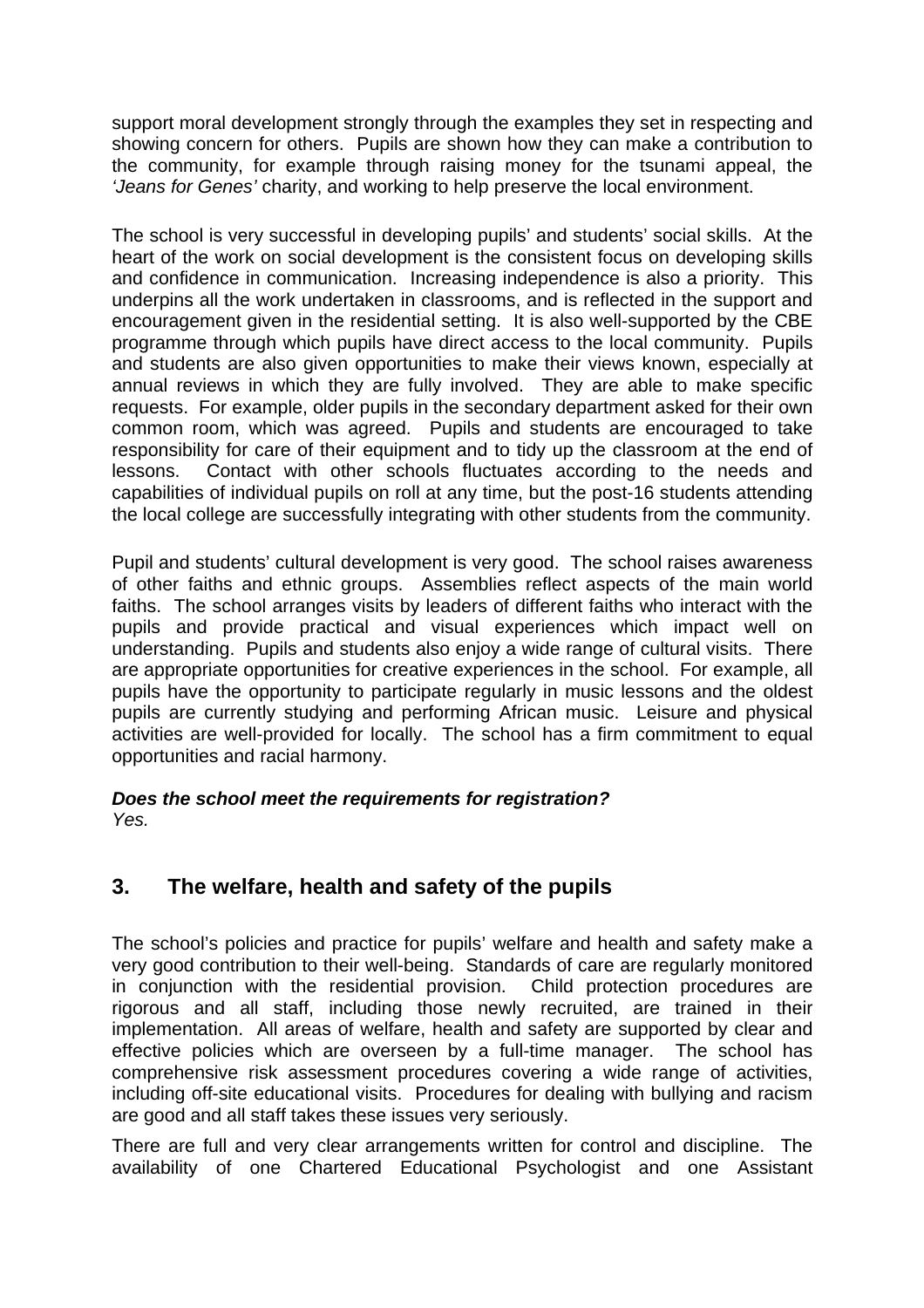Psychologist enables the precise and individualised assessment of behaviour for pupils for whom it is appropriate. However, in a few cases where pupils exhibit very challenging behaviour, not all staff are clear as to the management strategies available to them. Opportunities at staff briefings are not always used effectively to share good practice in the management of behaviour such as strategies which are known to work with a particular pupil.

The supervision of pupils is very good. Indeed, for post-16 students there is sometimes an over-abundance of staff, which somewhat diminishes students' opportunities for independence. Staff have received appropriate training in physical restraint.

The school provides good quality meals which reflect current guidelines on healthy eating for young people. Meals are taken in a separate dining room where pupils and staff eat together. This contributes well to the development of social skills.

The school has a very thorough written plan to improve access which complies with the requirements of the Disability Discrimination Act 2002.

#### *Does the school meet the requirements for registration? Yes.*

# **4. The suitability of the proprietor and staff**

The school is very thorough in ensuring that all staff are suitable to work with its pupils. Checks at an enhanced level are made with the Criminal Records Bureau, referees contacted and qualifications checked and recorded.

#### *Does the school meet the requirements for registration? Yes.*

# **5. The suitability of the premises and accommodation**

Accommodation is satisfactory overall. Evacuation of the school buildings can be carried out quickly and efficiently, but neither site is fully accessible to disabled pupils, staff or visitors. A thorough plan is in place to improve this. However, there is extremely limited access for wheelchair access at the Jubilee (post-16) Unit and without major structural changes there is little possibility of significantly improving this.

The premises on the Meopham site are good; occupying what was originally an infant school. The building has been adapted well to meet the needs of pupils with autism and the necessity to provide specialist rooms for the pupils of secondary age. These have been expanded over the past few years when the open courtyard in the centre of the school was built over to provide much needed additional space. Classrooms are light, airy and very well maintained. The school is sited in a semirural setting next to a mainstream primary school.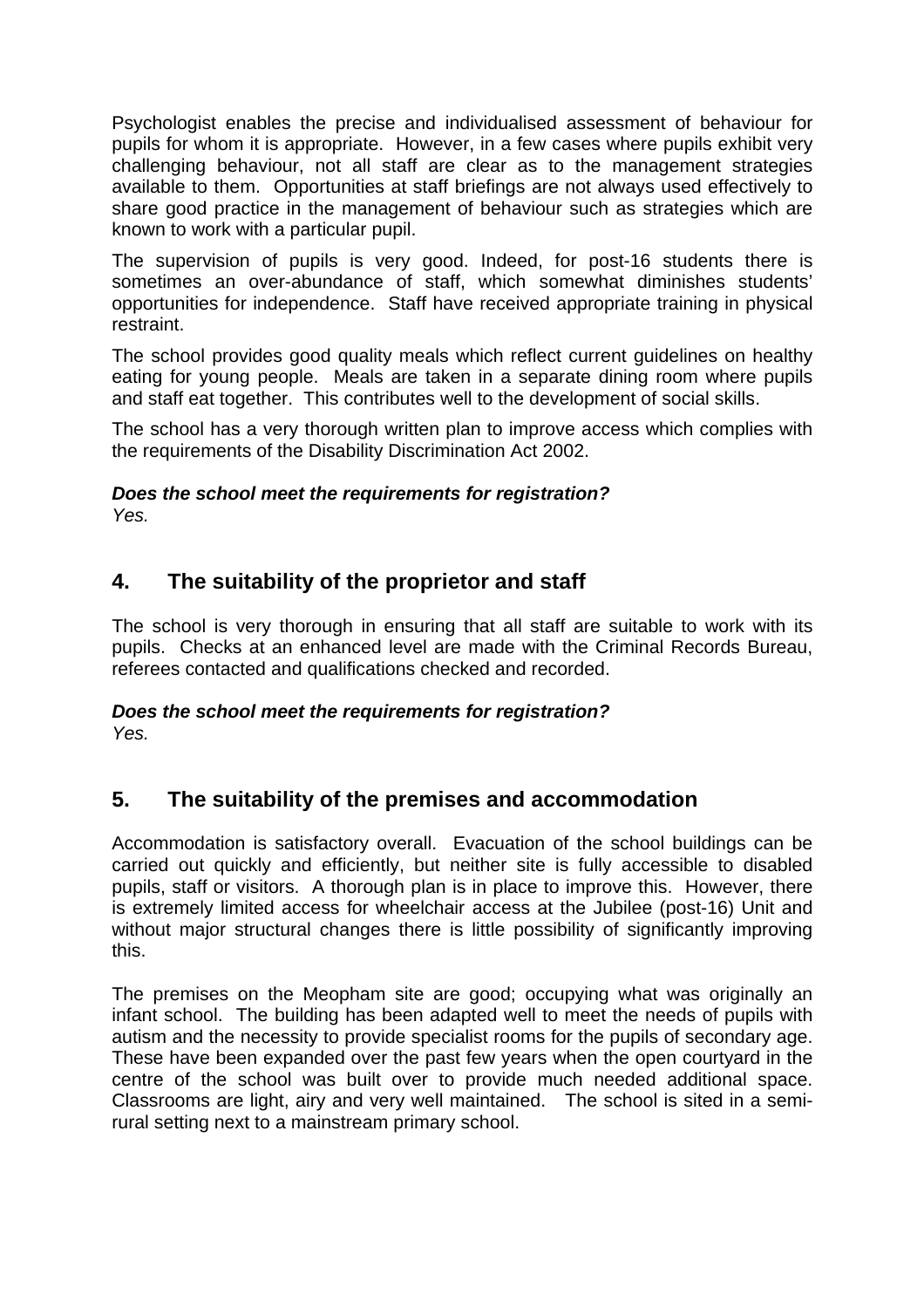The school now has a good range of rooms. These include a library, specialist science, art/design and technology, music, and ICT rooms, as well as speech and language therapy bases, and additional rooms which can be used flexibly. The seating and bench height in the ICT room is considerably higher than desirable for the youngest pupils. Outdoor space and recreational equipment is adequate and there is an excellent conservation area.

The accommodation at the Jubilee Unit is adequate. It is well located near the centre of the town. The building is very old but has been satisfactorily maintained. There are reasonably spacious teaching areas which support students' selfmanagement. However, there are few specialist facilities for the teaching of those students with the greatest needs who require education on this site rather than externally.

#### *Does the school meet the requirements for registration? Yes.*

# **6. The quality of information for parents and other partners**

The school's prospectus is well-presented. There are clear references for parents and other partners as to the availability of full policy documents. It includes details of curriculum arrangements, age groupings, and styles of teaching, all of which are easy to understand. The admissions criteria leave no room for doubt as to whom the school can accept. There are also clear statements on discipline, exclusions and physical restraint policies.

Very good liaison is maintained with parents, carers and external agencies, who all participate fully in the review and planning procedures for each young person. Each has a home contact book which provides a sound link through which information can be passed either way. Home visits are a feature of the work of the speech and language therapists. Parents and pupils are unanimously positive about the education and care the school provides. Pupils themselves, when asked, feel safe and secure in the school, trusting all the adults and certain that any difficulties they might encounter will be swiftly and effectively dealt with.

The information recorded concerning pupils' and students' academic achievements and personal progress, as well as any concerns, is detailed and provides detailed information on each pupil and student.

# *Does the school meet the requirements for registration?*

*Yes.* 

# **7. The effectiveness of the school's procedures for handling complaints**

The school has a clear policy for handling complaints. Alongside initial informal measures, there are well-structured formal procedures by which complaints can be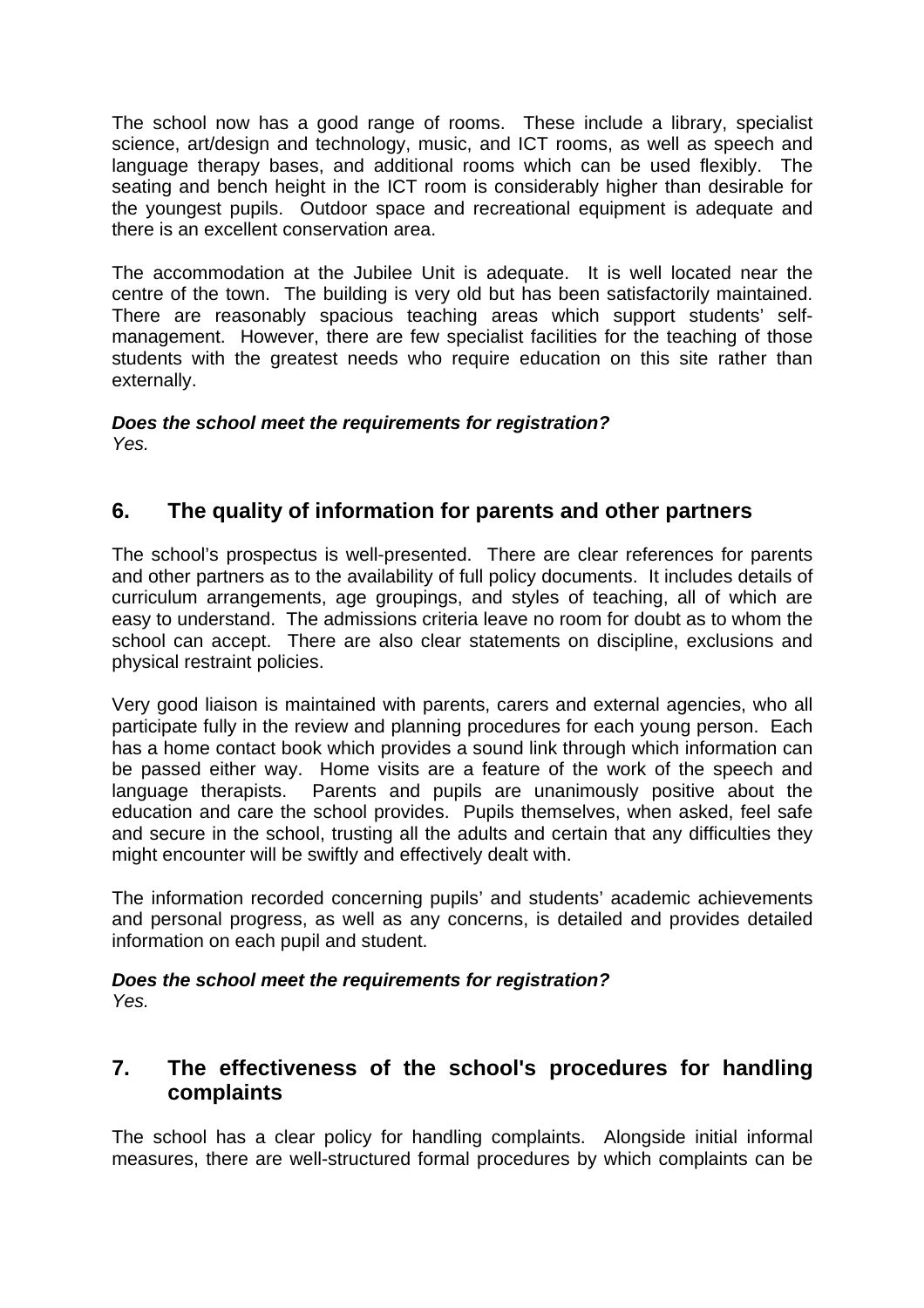considered fairly and objectively. The complaints panel includes an independent member of the local community.

*Does the school meet the requirements for registration? Yes.*